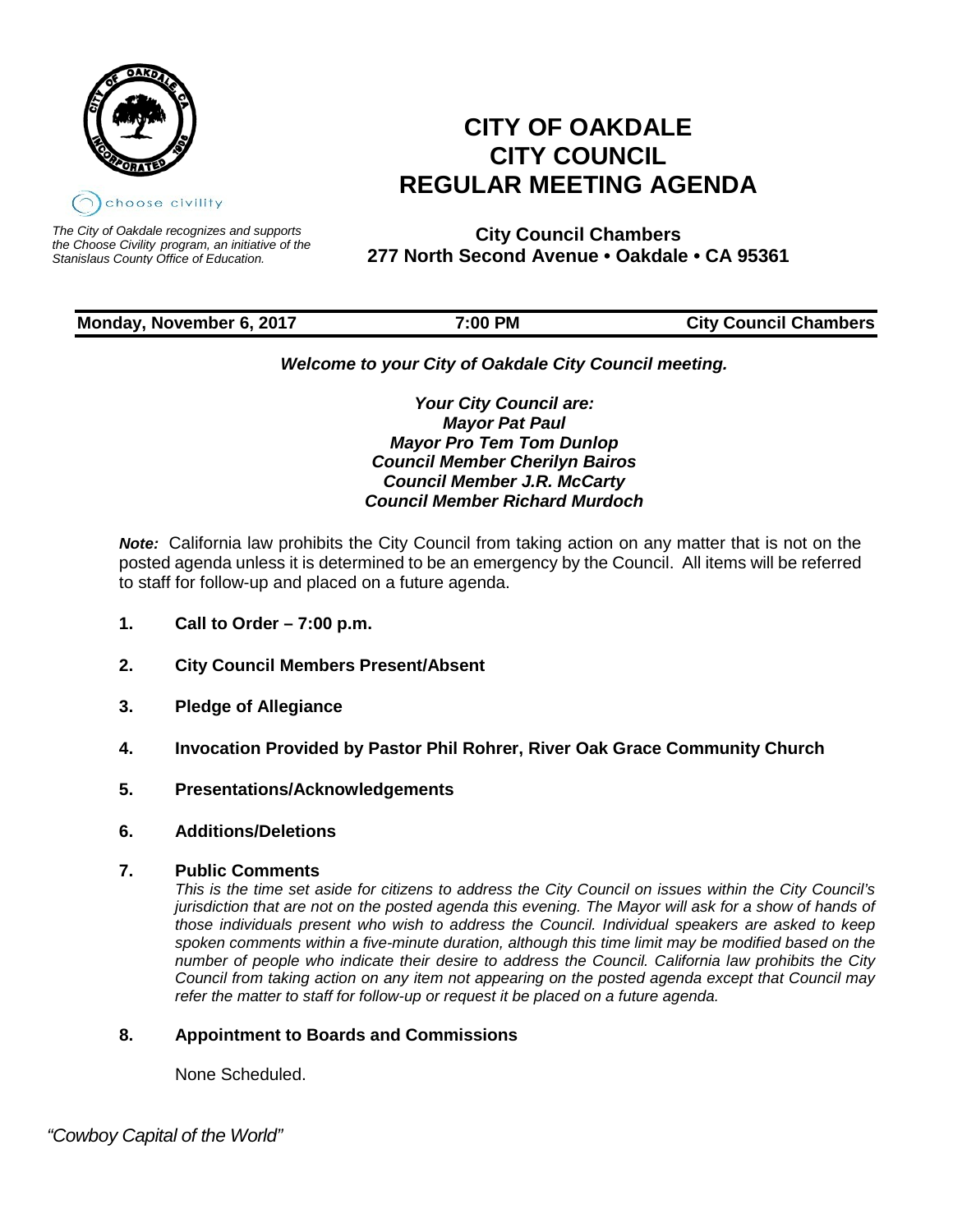# **CITY OF OAKDALE CITY COUNCIL REGULAR MEETING AGENDA Monday, November 6, 2017**

#### **Next City Council Resolution: 2017-120 Next Ordinance: 1251**

#### **9. City Council Consent Agenda**

The consent agenda is comprised of Items 9.1 through 9.10. Unless there is discussion by a member of the audience/Council they may be approved in one motion.

- 9.1: Approve the Regular City Council Meeting Minutes of October 16, 2017.
- 9.2: Receive and File the Warrant List for the period of October 11, 2017 to November 1, 2017.
- 9.3: Waive Readings of Ordinances/Resolutions except by Title.
- 9.4: Adopt Resolution 2017- . a Resolution of the City of Oakdale City Council Accepting the \$91,084.80 Walnut Pump Station Project and Authorizing the Filing of a Notice of Completion.
- 9.5: Adopt Resolution 2017-\_\_\_\_, a Resolution of the City of Oakdale City Council Accepting the \$534,258.79 C Street Phase 2 Water Main Replacement Project and Authorizing the Filing of a Notice of Completion.
- 9.6: Adopt Resolution 2017-\_\_\_\_, a Resolution of the City of Oakdale City Council Accepting the \$1,003,456.42 2017 Street Overlay Project Improvements and Authorizing the Filing of a Notice of Completion.
- 9.7: Adopt Resolution 2017-\_\_\_\_, a Resolution of the City of Oakdale City Council Providing Workers' Compensation Coverage for Certain City Volunteers.
- 9.8: Adopt Resolution 2017-<br>
<sub>,</sub> a Resolution of the City of Oakdale City Council Approving the Purchase of Entry Door Systems for the Airport Pilots Lounge from Don's Mobile Glass in the Amount of \$6,204.00, to be Funded from Airport Enterprise Fund, Buildings Account 627-4170-446-24-01.
- 9.9: Adopt Resolution 2017-<br>
<sub>,</sub> a Resolution of the City of Oakdale City Council Authorizing the City Manager to Execute an Agreement with Mead & Hunt, Inc. for a Wildlife Hazard Management Plan in the Amount of \$14,932.00, to be funded from Federal Aviation Administration Grant Funds in the Amount of \$13,439.00, and Aviation Fund 628 In The Amount Of \$1,493.00.
- 9.10: Adopt Resolution 2017-\_\_\_\_, a Resolution of the City of Oakdale City Council Authorizing the City Manager to Negotiate a Memorandum of Understanding (MOU) with California State University Stanislaus (CSUS) for Student Internships.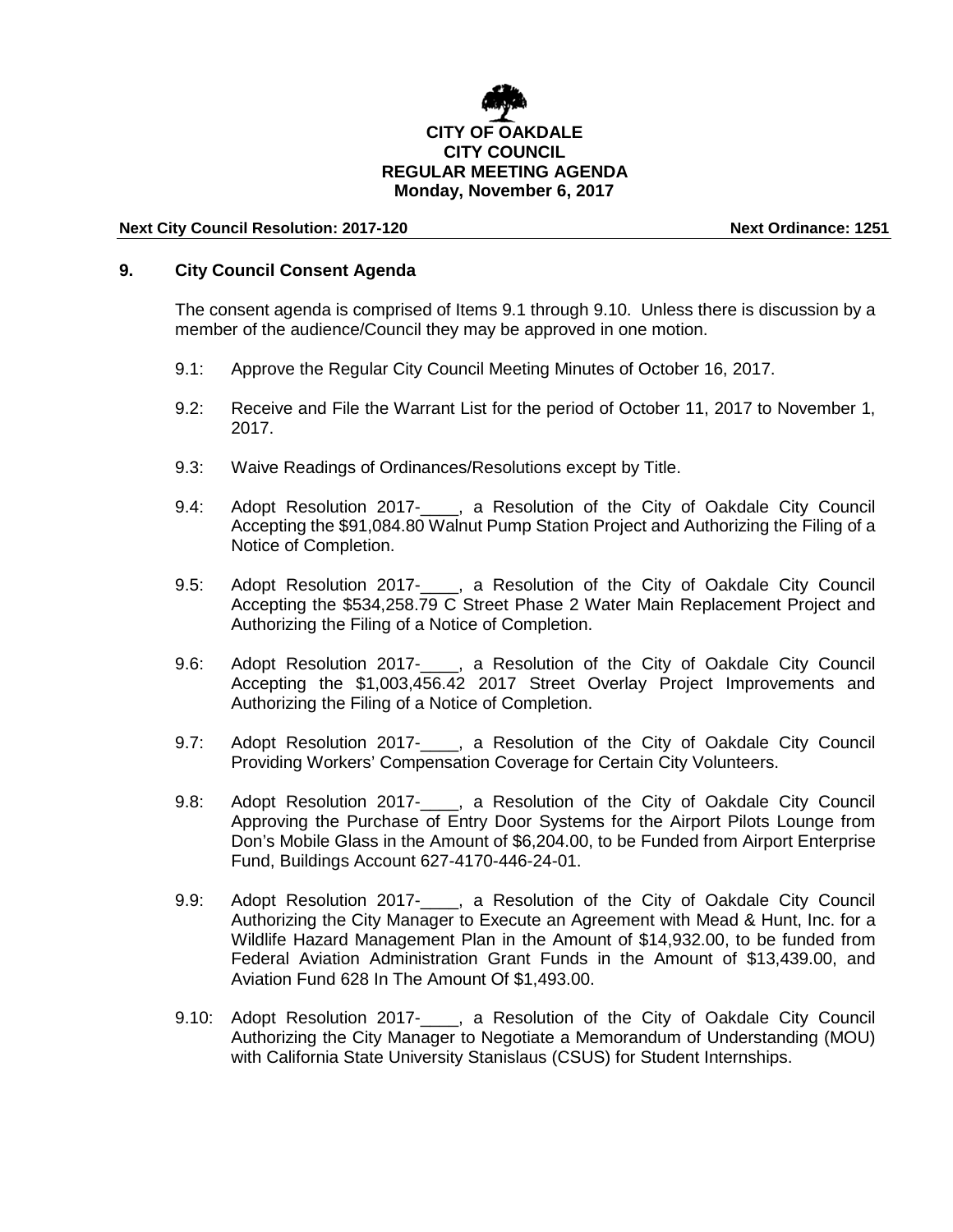

**Next City Council Resolution: 2017-120 Next Ordinance: 1251**

#### **10. Public Hearings**

10.1: Consider Introducing and Waiving the First Reading of Ordinance 1251, an Ordinance of the City Council of the City of Oakdale Repealing Article IV, Medical Marijuana Dispensary, Cultivation and Delivery Ban, of Chapter 14, Health and Sanitation, and Adding Chapter 37, Cannabis Regulations, to the Oakdale Municipal Code to Regulate Cannabis. *Public Hearing Notice Published in the Oakdale Leader October 25, 2017.*

Recommended Action: Introduce and Waive the First Reading of Ordinance 1251, an Ordinance of the City Council of the City of Oakdale Repealing Article IV, Medical Marijuana Dispensary, Cultivation and Delivery Ban, of Chapter 14, Health and Sanitation, and Adding Chapter 37, Cannabis Regulations, to the Oakdale Municipal Code to Regulate Cannabis.

## **11. Staff Reports**

11.1: Consider a Resolution of the City of Oakdale City Council Approving the Recreation Services Coordinator Job Description and Salary Range and Amending the City's Personnel Classification System to Add Said Position.

Recommended Action: Adopt Resolution 2017-\_\_\_\_, a Resolution of the City Council of the City of Oakdale Approving the Recreation Services Coordinator Job Description and Salary Range and Amending the City's Personnel Classification System to Add Said Position.

11.2: Consider a Resolution of the City of Oakdale City Council to Authorize Awarding a Contract for the Vineyard Streetlight Retrofit to Collins Electrical Company in the Amount of \$39,590.00 to be funded from Vineyard Landscape Lighting Maintenance District (LLMD) Fund 286 and Authorizing the City Manager to Sign the Contract.

Recommended Action: Adopt Resolution 2017-\_\_\_\_, a Resolution of the City Council of the City of Oakdale to Authorize Awarding a Contract for the Vineyard Streetlight Retrofit to Collins Electrical Company in the Amount of \$39,590.00 to be funded from Vineyard Landscape Lighting Maintenance District (LLMD) Fund 286 and Authorizing the City Manager to Sign the Contract.

11.3: Consider a Resolution of the City of Oakdale City Council to Authorize Awarding a Contract to Rolfe Construction for the First Avenue from E Street to F Street Sewer Replacement in the Amount of \$93,500.00 Which Includes a 10% Contingency to be funded from the Sewer Capital Replacement Fund 621 (CP 1805).

Recommended Action: Adopt Resolution 2017- , a Resolution of the City Council of the City of Oakdale to Authorize Awarding a Contract to Rolfe Construction for the First Avenue from E Street to F Street Sewer Replacement in the Amount of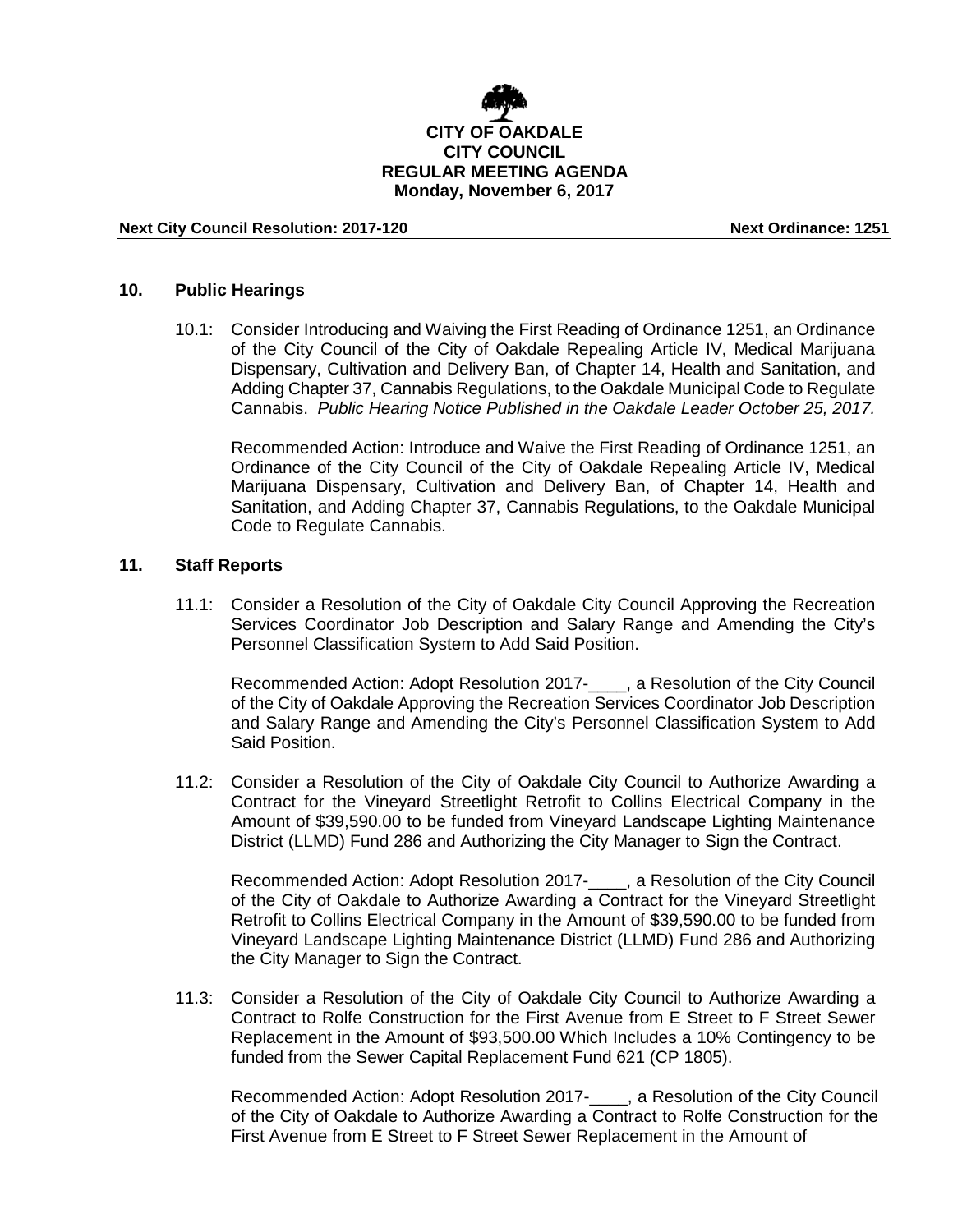

#### **Next City Council Resolution: 2017-120 Next Ordinance: 1251**

\$93,500.00 Which Includes A 10% Contingency to be funded from the Sewer Capital Replacement Fund 621 (CP 1805).

11.4: Consider a Resolution of the City of Oakdale City Council Authorizing the Purchase of Two Utility Trucks from Haidlen Ford in the Amount of \$64,905.08 from the Sewer Capital Facility Fund 621 and Water Capital Replacement Fund 624.

Recommended Action: Adopt Resolution 2017-\_\_\_\_, a Resolution of the City Council of the City of Oakdale Authorizing the Purchase of Two Utility Trucks from Haidlen Ford in the amount of \$64,905.08 from the Sewer Capital Facility Fund 621 and Water Capital Replacement Fund 624.

11.5: Consider Accepting by Minute Order the September 2017 Treasurer's Report.

Recommended Action: Accept by Minute Order, the September 2017 Treasurer's Report.

11.6: Consider a Resolution of the City of Oakdale City Council Authorizing a Multi-Phase Capital Improvement Project of the Police Department Firearms Training Range; Furthermore, Authorizing Phase One Repairs and Improvements in the Amount of \$6,190.83 with a Donation of \$2,500.00 From the Oakdale Rotary Club Resulting in a Net Expenditure of \$3,690.83 from the Police Range Trust Fund 745.

Recommended Action: Adopt Resolution 2017-\_\_\_\_, a Resolution of the City Council of the City of Oakdale Authorizing a Multi-Phase Capital Improvement Project of the Police Department Firearms Training Range; Furthermore, Authorizing Phase One Repairs and Improvements in the Amount of \$6,190.83 with a Donation of \$2,500.00 From the Oakdale Rotary Club Resulting in a Net Expenditure of \$3,690.83 from the Police Range Trust Fund 745.

- **12. City Manager's Report**
- **13. City Council Items**
- **14. Adjournment**

## **The next regular meeting of the Oakdale City Council will be held Monday, November 20, 2017 at 7:00 p.m. in the City Council Chamber.**

In compliance with the Americans with Disabilities Act, if you need special assistance to participate in this meeting, please contact City Hall, 209-845-3571. Notification 48 hours prior to the meeting will enable the City to make reasonable arrangements to ensure accessibility to this meeting. (28CFR 35.102-35.104 ADA Title II).